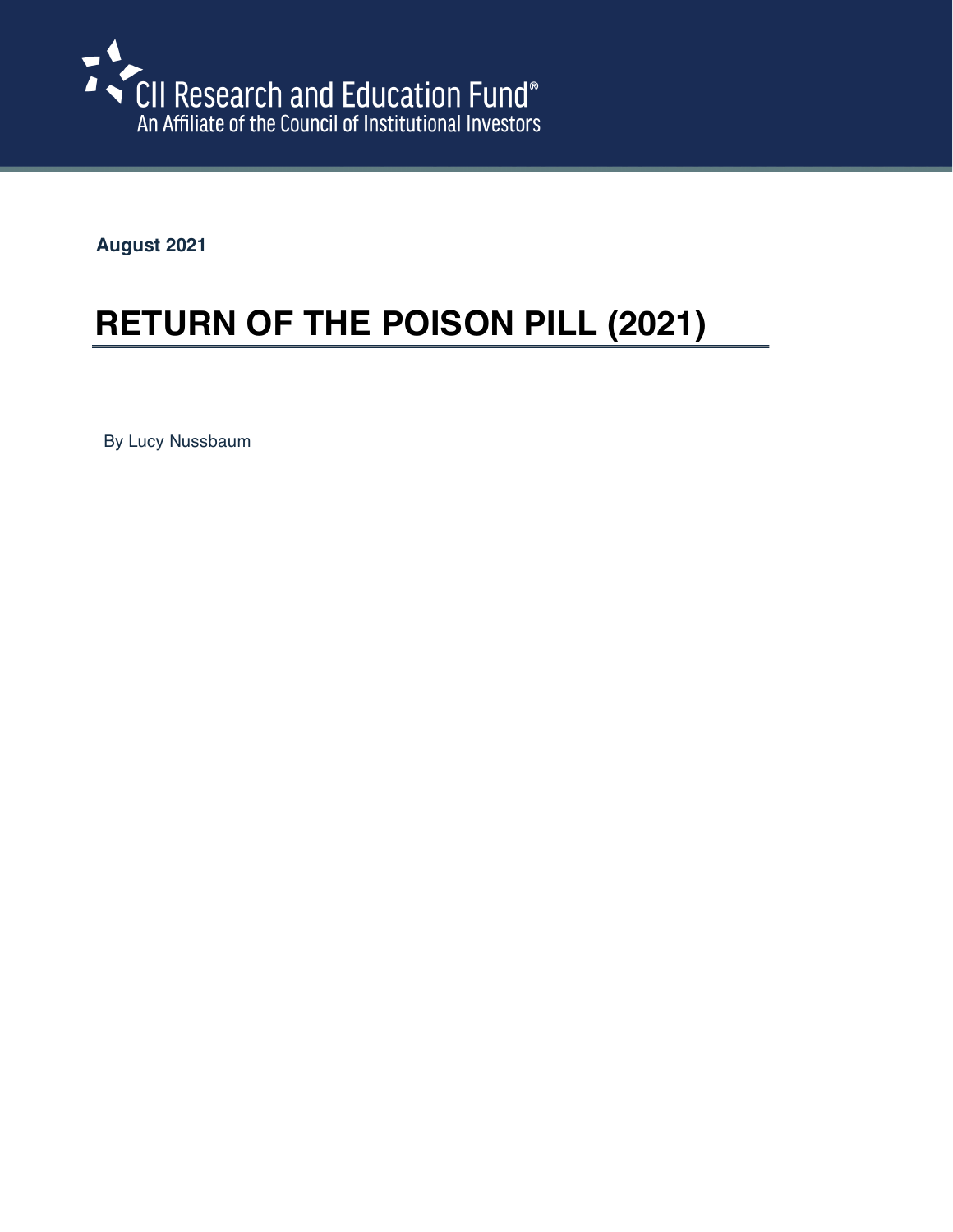This edition of "The Return of the Poison Pill" updates a report by Ken Bertsch and Lucy Nussbaum that was published in May 2020. Ken Bertsch was then the executive director and Lucy Nussbaum is senior research analyst at the Council of Institutional Investors.

© 2021 Council of Institutional Investors

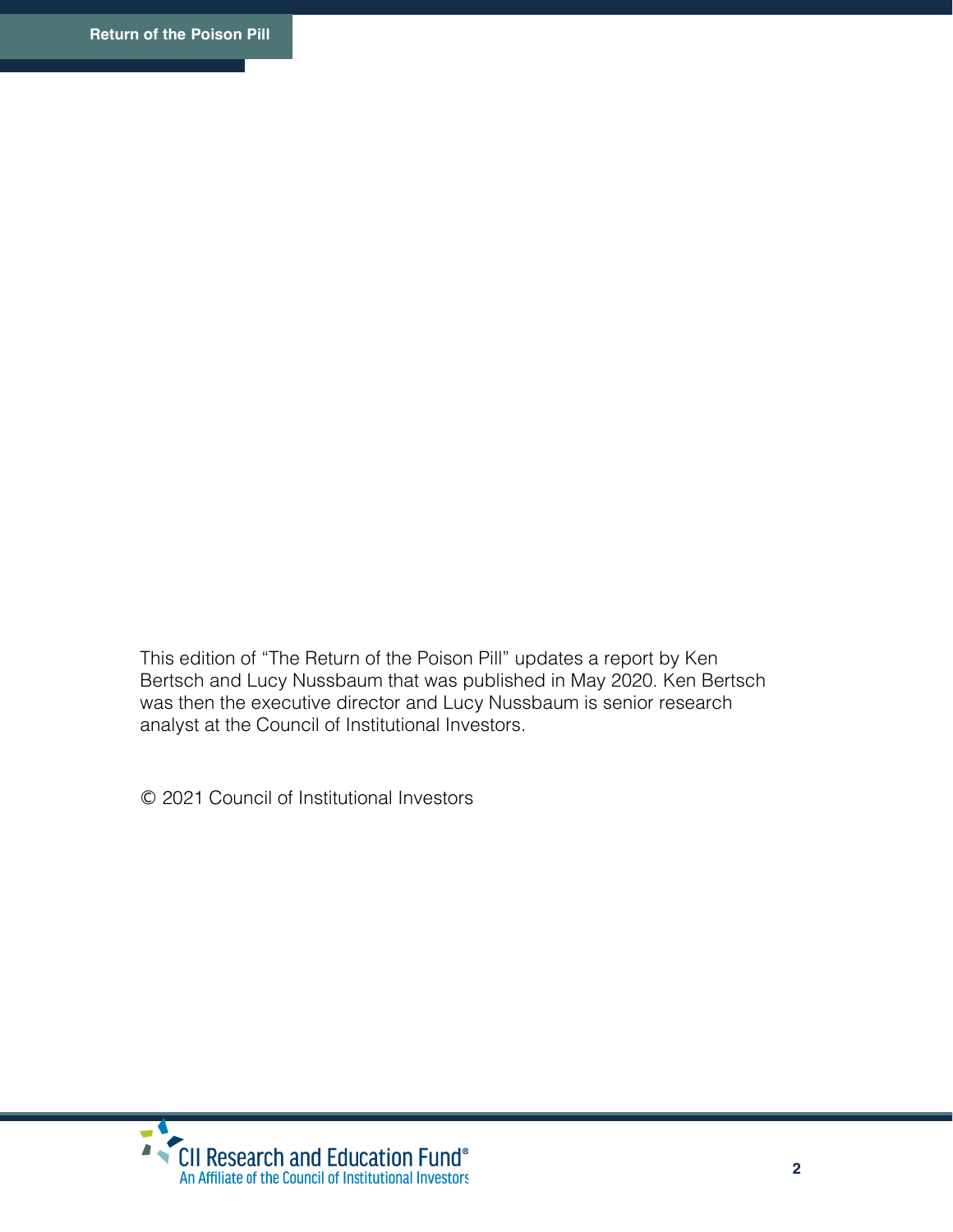# Background on Poison Pills

### **Shareholder rights plans (also known as poison pills) saw a resurgence in**

**early 2020** as public company boards began to worry about vulnerability to activist funds and potential opportunistic acquirers due to depressed share values. The sharp pandemic-caused drop in market prices in February and March of 2020 led to this sense of vulnerability (aggravated in key sectors by other factors, notably the collapse of oil prices amidst a price-war involving Russia and Saudi Arabia).

**Shareholder rights plans are potent takeover defenses, and many shareholders object to them as disempowering shareholders and with the potential to entrench poor management.** Few companies have had active rights plans in recent years because of shareholder hostility to them. However, this absence means less than it appears, because rights plans can be on the shelf and adopted quickly if a threat arises (although with the potential of greater judicial scrutiny, based on facts and circumstances, than with a standing rights plan).<sup>1</sup>

The term "poison pill" can be used generically to refer to a number of methods to deter a bidder from seeking control of a company. The term may be one of the better metaphors in the metaphor-rich world of M&A and proxy fights; a poison pill deters an aggressor by threatening mortal damage from the attempt to ingest the target.

Most often in North America, "poison pill" also refers specifically to a shareholder rights plan of the type pioneered in 1982 by Martin Lipton and his law firm, Wachtell, Lipton, Rosen & Katz. **These poison pills would dilute the acquisitive shareholders if they are triggered, unless they are redeemed or revoked by the company's board of directors.** Commonly, a pill is triggered by acquisition of a certain percentage of shares of the company – typically 15% or 20% in the early days of poison pills, sometimes 10% or even 5% in more recent years. The rights plan gives other shareholders the right to buy shares at a discount once an acquirer triggers the pill.

Typically **in the past, U.S. poison pills were adopted for 10-year terms**. In recent years, however, it has been more common to see pills adopted for a year or even

 $<sup>1</sup>$  For a law firm memo recommending pills be "on the shelf and ready to go," see David A. Katz and</sup> Sabastian V. Niles, "Rights Plans ('Poison Pills') in the Covid-19 Environment – 'On the Shelf and Ready to Go,'" Wachtell, Lipton, Rosen & Katz, April 1, 2020, at https://www.wlrk.com/webdocs/wlrknew/WLRKMemos/WLRK/WLRK.26887.20.pdf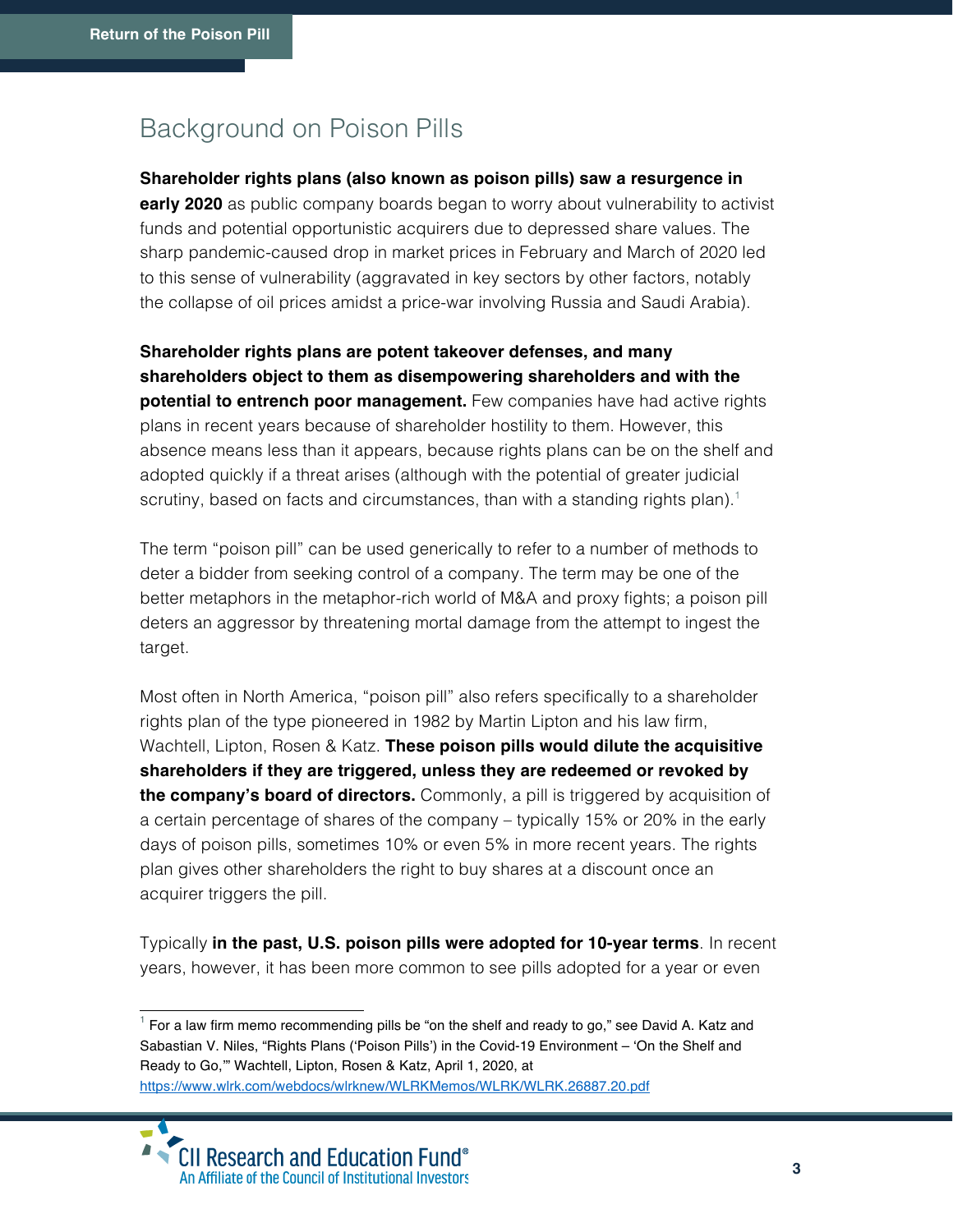less. **The shorter terms in most recent poison pills have made pills more palatable to some shareholders, as have certain other provisions found in some pills.** The most important of these are **shareholder approval requirements**  (although these provide for approval after a period of pill effectiveness, generally at the next annual meeting), and **"qualifying offer" provisions** that permit takeover bids that meet certain requirements to bypass the rights plan.

The Council of Institutional Investors (CII) was formed in 1985 in part because several large public pension funds were concerned that long-term investors were being disadvantaged in fighting between opportunistic short-term investors including so-called "greenmailers" that would threaten hostile fights in order to be paid off to go away—and boards and management that entrenched themselves through poison pills, newly staggered board elections and super-voting rights that stock exchanges had begun to permit. Despite hostility to poison pills, **the sole element of the CII Corporate Governance Policies commenting on poison pills simply asks that a pill require approval from "a majority vote of outstanding shares."** While it clearly would be preferable from a shareholder rights standpoint for approval to be required before a poison pill takes effect, the practice is for the board to implement a pill, with early revocation if shareholders do not approve it at the next shareholder meeting.

Poison pills found generally favorable legal reception in the United States, including in Delaware. <sup>2</sup> **In Canada, where the legal environment was less receptive, poison pills can be found but they almost always have provisions that mitigate shareholder concern.**<sup>3</sup> Almost all Canadian pills included reasonable "permitted bid" provisions even before this essentially was required by securities regulators. Like the U.S. "qualifying offer" language, such a provision allows a bid conforming to certain requirements to proceed without triggering the pill. To some extent, permitted bid provisions were codified in takeover bid rules that took effect in 2016. Canadian law (and similar rules in the U.K. and some other markets) seek a balance between bidders and targets, protecting investor choice but seeking to provide a target "time to find an alternative to the hostile bid facilitating an opportunity for investors to choose between alternatives."4

 $2$  The key Delaware case is Moran v. Household Int'l., 500 A.2d 1346 – Del. Supreme Court (1985).

 $3$  In what is perhaps a less-than-apt metaphor, Canadian-style pills with permitted bid or qualifying offer provisions sometimes are called "chewable" poison pills.

<sup>4</sup> John Emanolidis, Andrew Gray and Sophia Tolias, Hostile Bids in Canada: State-of-Play of Deal Tactics (Tory's LLP, April 19, 2018), at https://www.torys.com/insights/publications/2018/04/hostilebids-in-canada-state-of-play-of-deal-tactics.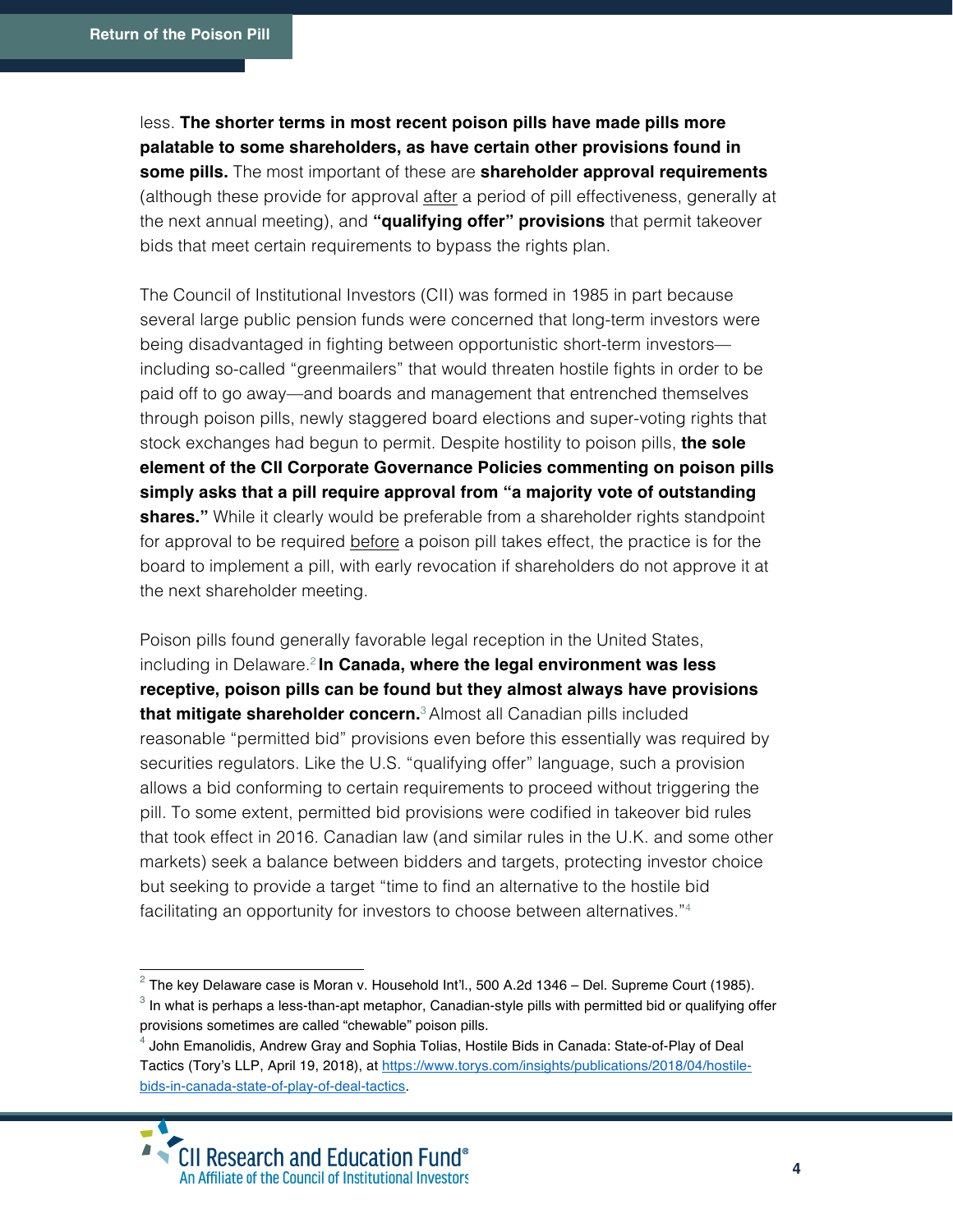The evolution of poison pills in the United States can be seen as a degree of convergence with the historically more shareholder-oriented Canadian practices.

Aside from general concern about potential for poison pills to disempower shareholders and entrench management, very large asset managers can find themselves with the potential to unintentionally trigger a poison pill, particularly with the evolution toward lower percentage ownership triggers. In these situations, very large investors – even those driven by indexing and other quantitative strategies with no intention to challenge incumbent management – needs to undertake compliance measures to flag where their beneficial ownership may exceed triggers (particularly a concern at a 5% or 10% trigger). To mitigate this issue, some companies adopt a **"passive investor" exception**, with higher thresholds or a complete exemption for passive investors, sometimes defined as those who are 13G filers.<sup>5</sup>

While some provisions – including qualifying offer, shareholder approval and passive investor exception provisions – have reduced common shareholder concerns, other innovations over the years have made certain pills even more objectionable from a shareholder rights standpoint. Perhaps most notably, in the 1990s, a significant number of companies adopted shareholder rights plans that could not be redeemed during their term except by a majority of "continuing directors," generally defined as individuals serving on a board at the time the pill was adopted and their designated successors. This was dubbed the **"dead-hand" poison pill**, as it would persist for up to 10 years without recourse should shareholders replace the board. This was a show-stopper for proxy fights since it would paralyze a new board. The dead-hand pill receded, however, after Delaware courts ruled they are coercive and therefore invalid. $6$  Still, dead-hand pills are permitted in some other states, and some diluted forms of dead-hand provisions persist, notably at some Maryland-incorporated entities, mainly REITS.

 $6$  In July 1998, the Delaware Chancery Court ruled that the dead-hand provision with unlimited duration at Toll Brothers was invalid. See Carmody v. Toll Brothers, Inc., 723 A. 2d. 1180 – Del. Court of Chancery (1998). In December 1998, the Delaware Supreme Court upheld that view and extended it, ruling that a limited-duration (180 day) dead-hand provision at Quickturn Design Systems was invalid. See Quickturn Design Systems, Inc., v. Shapiro, 721 A. 2d 1281 – Del. Supreme Court (1998).



<sup>&</sup>lt;sup>5</sup> Holders of 5% or more of a listed company's stock generally are required by the SEC to file Schedule 13D reports. However, the shorter Schedule 13G can be filed if the filer meets certain requirements, including that the stock was acquired without intent of influencing control over the issuer.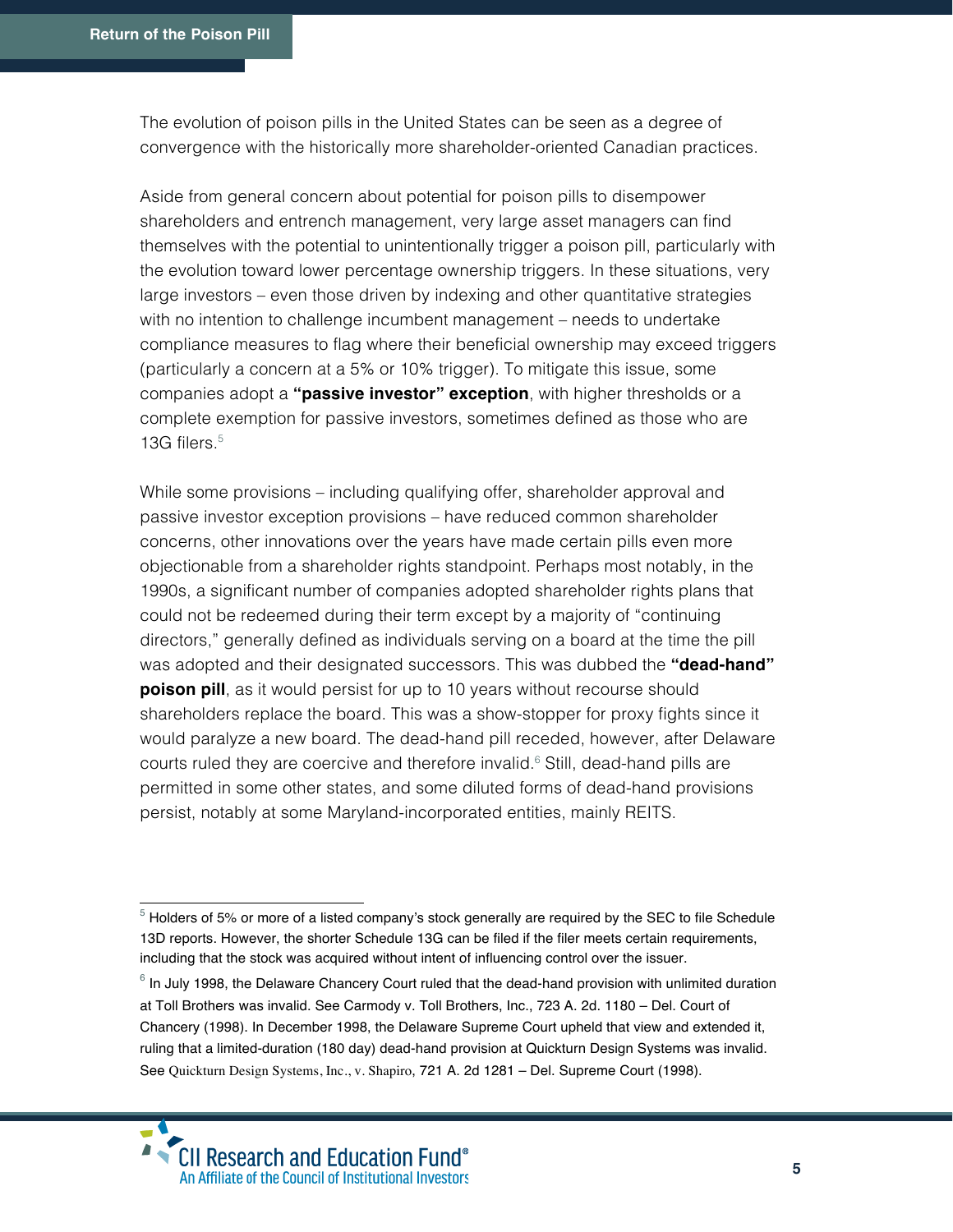Additionally, some poison pills have "acting in concert" or wolfpack provisions that aim to prevent shareholders from cooperating by counting the combined holdings of any shareholders who are deemed to be "acting in concert" toward the specified threshold, even if they do not have an explicit agreement.<sup>7</sup> This type of provision has been challenged in court in shareholder lawsuits against multiple companies that adopted poison pills in 2020.

Most notably, in February 2021, a Delaware judge struck down a poison pill adopted at Williams Co. in March 2020 saying that the pill, which had a 5% trigger threshold and an acting in concert provision, was a disproportionate response to the threat of a takeover. $8$  Two other lawsuits were filed at Tribune Publishing Company and AAR Corp regarding their newly adopted poison pills, which both had triggers at 10% ownership thresholds and had acting in concert clauses.<sup>9</sup> On October 5, AAR amended the poison pill to accelerate the expiration date to immediately terminate the pill. In February, Tribune settled with its shareholders, agreeing to raise the threshold to 15% and loosen the acting in concert provision.

While many investors dislike poison pills generally, **limited duration pills can win more support or at least tolerance**. Also, shareholder rights plans can win support in particular from some value investors whose analysis leads them to value company shares significantly in excess of current market values. Such investors may worry that an opportunistic bid may be supported by other investors with less faith in a company and its current management and strategy.

Some investors generally hostile to poison pills accept them when they are **designed to protect net operating loss (NOL) carryforwards**, which can be

 $^7$  Charlotte Newell, Beth Berg, Kai Liekefett and Derek Zaba, Back to the Future: New Lines Drawn for Poison Pills, (Sidley Austin, March 25, 2021), https://ma-litigation.sidley.com/2021/03/back-to-thefuture-new-lines-drawn-for-poison-pills/.

<sup>8</sup> *See* Memorandum Opinion, Vice Chancellor Kathaleen McCormick, The Williams Companies Stockholder Litigation, Del. Court of Chancery (2021) available at

https://courts.delaware.gov/Opinions/Download.aspx?id=317240 i.e. ("the Plan increases the range of Williams' nuclear missile range by a considerable distance beyond the ordinary poison pill" at 78 and concluded that the company "failed to show that this extreme, unprecedented collection of features bears a reasonable relationship to their stated corporate objective" and "they have failed to show that this extreme, unprecedented collection of features bears a reasonable relationship to their stated corporate objective." at 89).

<sup>&</sup>lt;sup>9</sup> Mike Leonard, Tribune Co., AAR Sued Over Poison Pill 'Wolfpack' Provisions (Bloomberg Law, August 31, 2020), https://news.bloomberglaw.com/esg/tribune-co-aar-sued-over-poison-pills-wolfpackprovisions?context=article-related.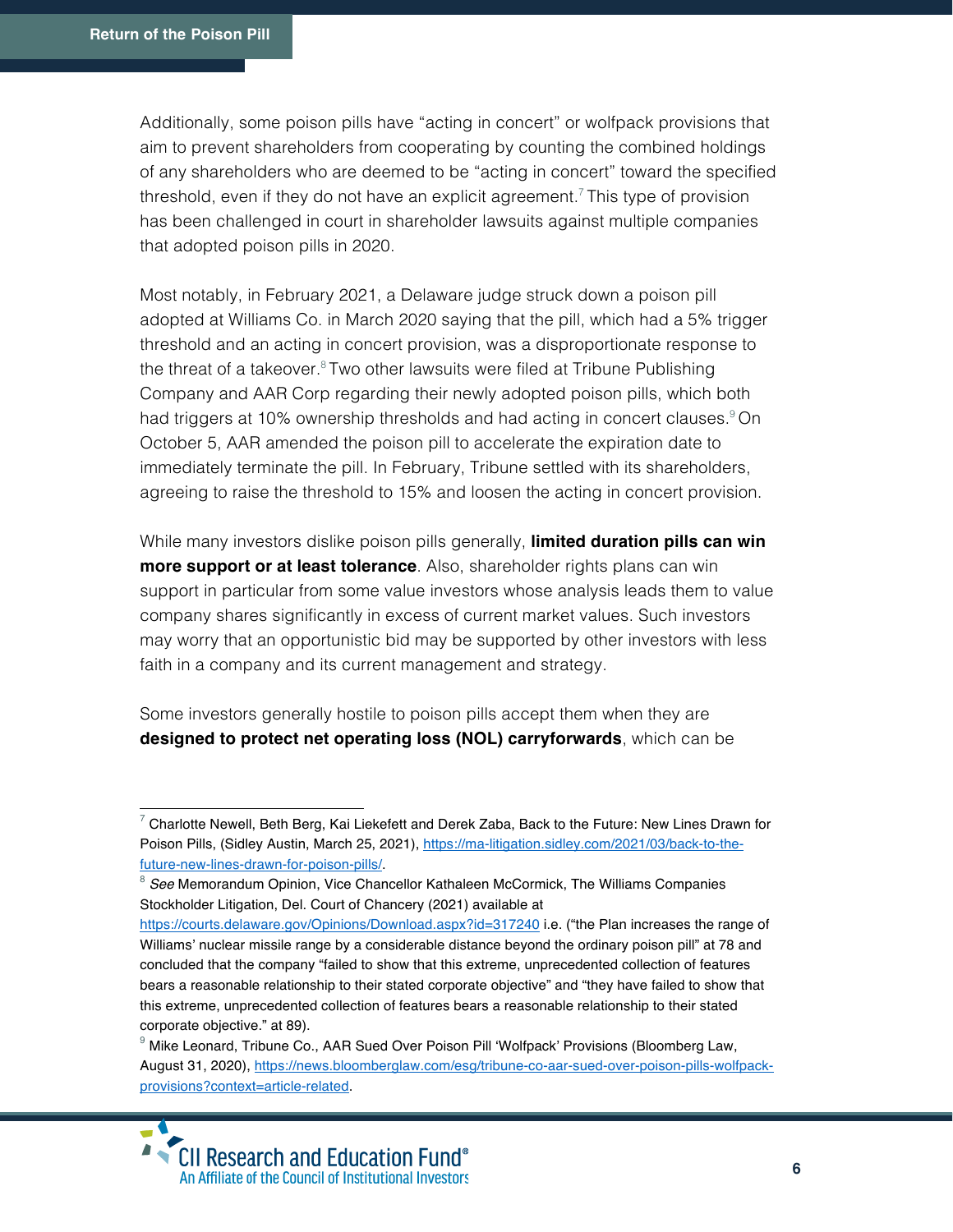threatened by relatively small shifts in control under U.S. tax law.<sup>10</sup> Most (but not all) shareholder rights plans with thresholds just under 5% are intended to protect NOL assets.

Shareholder rights plans are complicated, lengthy legal documents, and other details can be highly important, but those discussed above appear to be the most salient.

# 2020-1H 2021 Pill Adoptions

Through monitoring SEC filings, the **CII Research and Education Fund (CII-REF) tracked adoptions of shareholder rights plans from January 2020 through the first half of 2021** at U.S. companies. The updated list of pills adopted is available here.

From Jan. 1, 2020 through June 30, 2021, **CII-REF tracked 97 pill adoptions**, listed in the Appendix. All but four were adopted after March 10, 2021 amidst the U.S. Covid-19 crisis. In the original publication, CII-REF tracked 46 pills from Jan. 1, 2020 through May 6, 2020. Originally, only two of the companies extended existing poison pills, but later in the pandemic many of the pills adopted were extensions, totaling 14 out of the 97 pills.



 $10$  William L. McRae, Jason R. Factor, James E. Langston & Corey M. Goodman "Is Now A Good Time to Adopt an NOL Rights Plan?" (Cleary Gottlieb M&A and Corporate Governance Watch, April 17, 2020) https://www.clearymawatch.com/2020/04/is-now-a-good-time-to-adopt-an-nol-rights-plan/.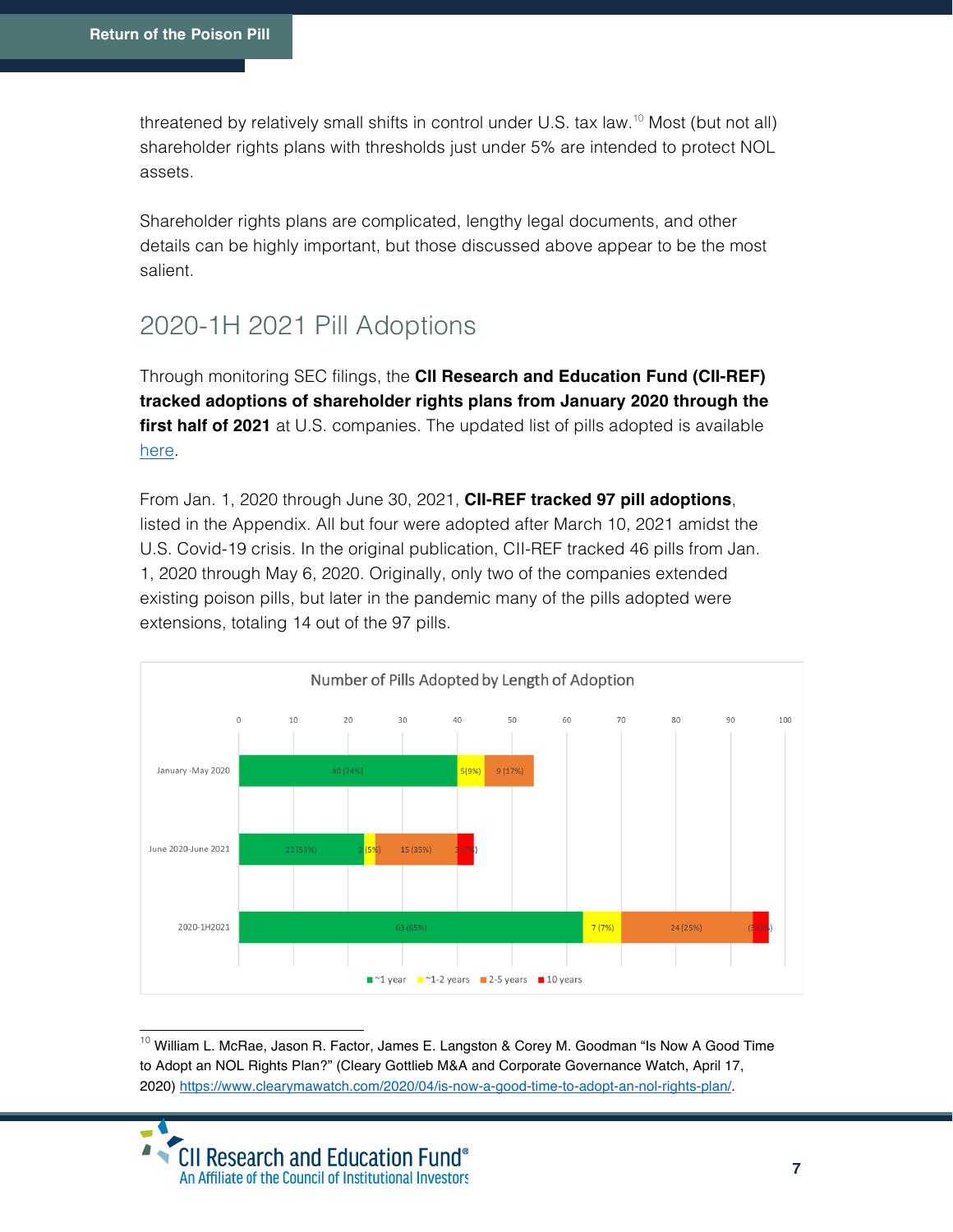While the pace of pill adoptions slowed after April 2020, the significant number of additional adoptions may seem surprising, given that the overall market fall reversed rather rapidly. However, while some companies have prospered since Covid arrived, and others quickly recovered, some companies have continued to be under stress.

Of pills adopted in January to May 2020, **37 of 46 (80%) expired in one year or less**. Of all pills adopted between January 2020 and June 2021, **63 of the 97 (65%) set expiration dates of about one year or less**. This dip may reflect the fact that a number of companies later extended pills that were originally adopted during the pandemic, as well as the fact that later in the pandemic companies extended existing pills that were adopted for reasons unrelated to pandemic issues. Because the companies likely had different motivations for adopting the pills, their pills may have different attributes. **Nevertheless, the shorter duration of these pills relative to old-style pills that typically expired after 10 years may significantly reduce investor concern.**

Considering the entire 18-month period ending June 30, 2021, seven pills were set to expire after more than one but less than two years. In total, about 40 percent of the pills that last more than one year (14 of the 34) will be or have been put up for a shareholder vote. There are, however, three pills that were adopted in late 2020 – at Safe Bulkers, L.S. Starrett Company and Hollysys Automation Technologies – that will not expire for 10 years and will not be put up for a shareholder vote. Motivation for the adoption of these 10-year pills may have little or nothing to do with Covid concerns.



## **More concerning from a shareholder rights perspective may be that trigger thresholds in a significant number of 2020 and 1H 2021 poison pills have been**

**set at low levels.** Twenty-eight pills would be triggered at ownership of 5% of shares or slightly less. Twenty-one of these are designed to protect net operating losses (NOL pills), of which investors seem to tolerate as valuable in protecting tax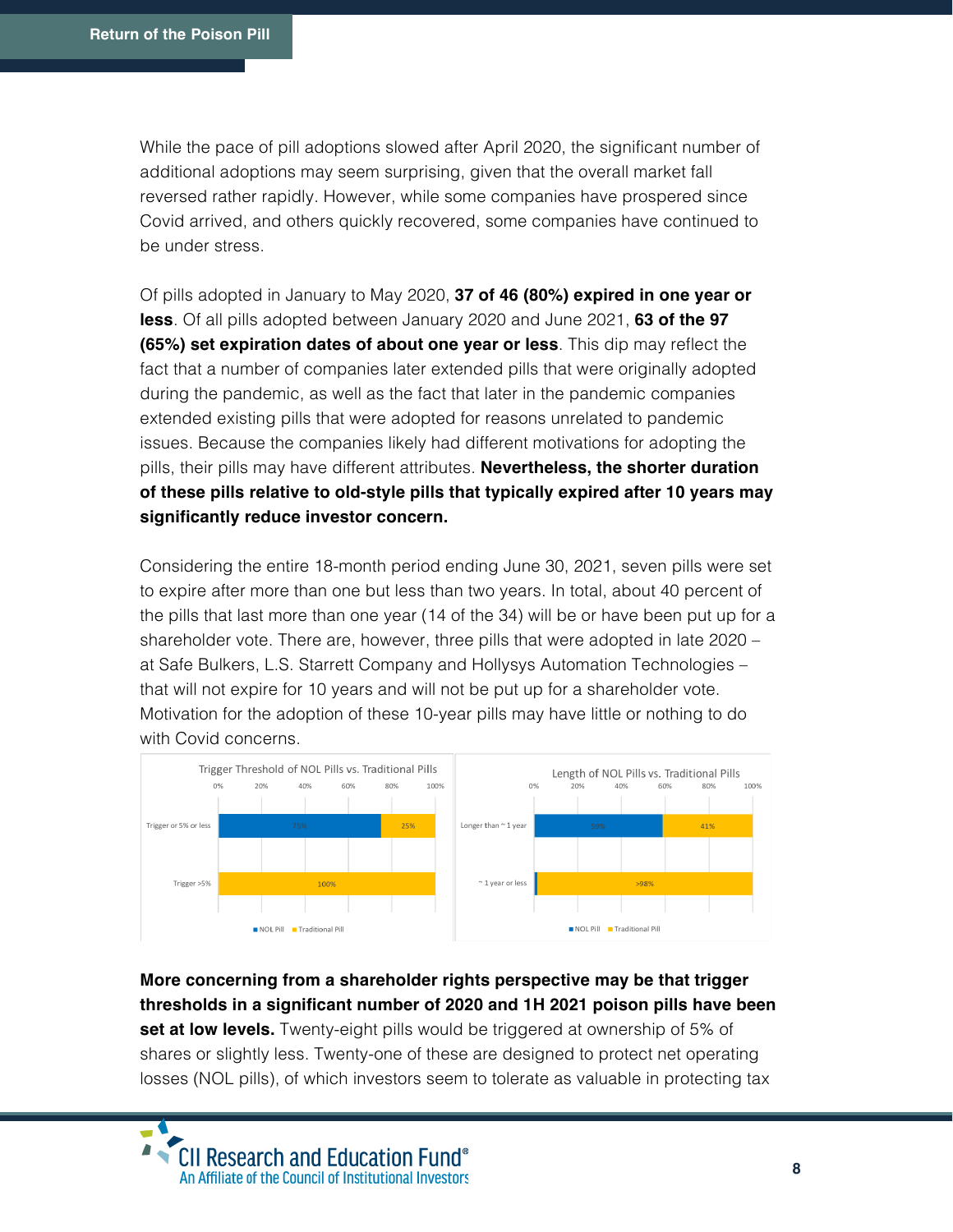losses. These NOL pills also tend to last longer than one year. However, seven company boards adopted thresholds of 5% or less without it being clear to us that they are designed for NOL protection. Moreover, **four of those pills – at Global Net Lease, American Finance Trust, New York City REIT and Whitestone REIT – include dead-hand provisions** (albeit of limited duration, each for 180 days).

Thirty-nine companies have adopted pills with 10% thresholds, which, while not so extreme as 5%, at one time was unusual. One pill has a 12% threshold, another 18 pills have 15% thresholds, nine have 20% thresholds and two have higher thresholds.

#### **Seventeen pills adopted in 2020-1H 2021 have acting in concert provisions,**

although there were more pills that were amended to eliminate these provisions after the provision was challenged in court.



Another concern from a shareholder rights perspective is that **just twelve of the newly adopted pills have provisions that put them to shareholder votes within one year**. Four others set the vote for the 2021 annual meeting or the 2022 annual meeting despite it being over one year away. That arguably is not significantly different than the bulk of the new pills that simply expire within one year.

**Twelve pills adopted in 2020-2021 have qualifying offer provisions**. How meaningful those provisions are depends on details, and CII-REF has not reviewed them in detail.

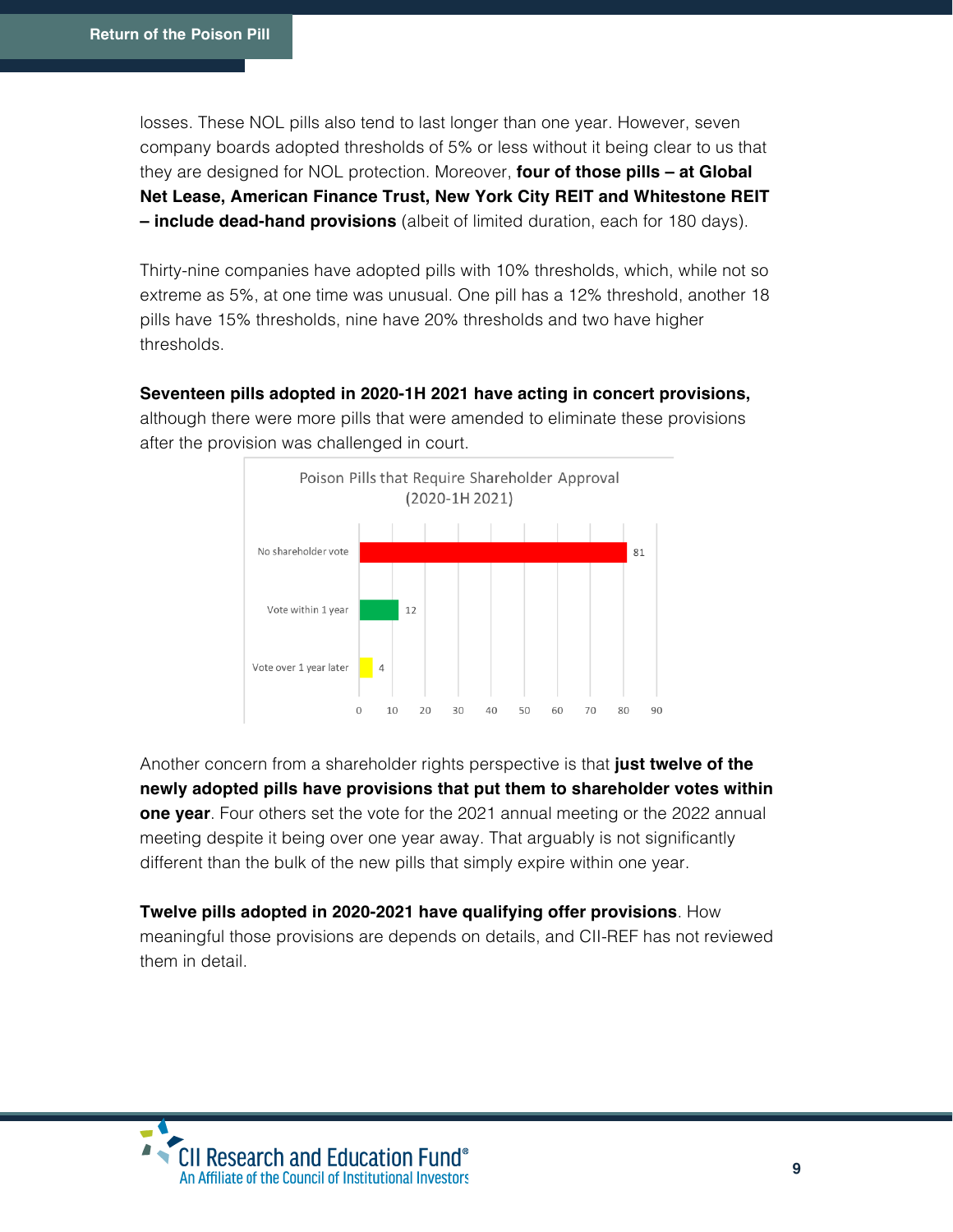## Conclusion

While the adoption of poison pills in response to Covid-19 slowed after the initial period of market panic, the sudden return of the takeover defense provided a roadmap for future periods of uncertainty or instability where companies may choose to adopt poison pills to try to protect themselves from periods of systemic short-term stress. In these scenarios, companies may want to consider adopting pills that have provisions that are considered generally more shareholder-friendly and avoid pills that may meet challenges from shareholders or in the courts. Additionally, shareholders voting on these pills and developing proxy voting policies related to poison pills may want to consider the effect of particular provisions that may mitigate or elevate concerns.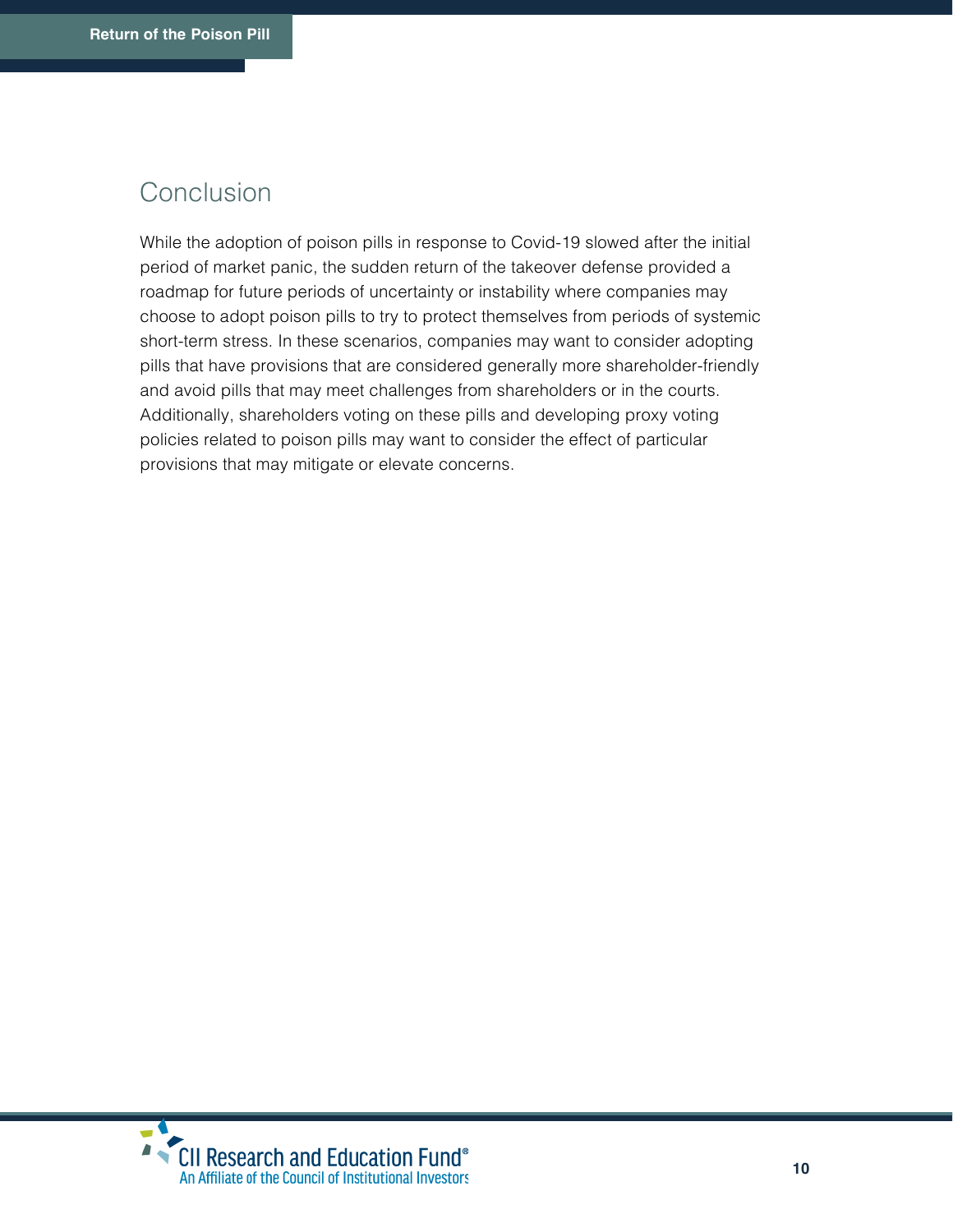## **Appendix Poison Pills Adopted January 1, 2020- June 30, 2021**

|                                            |                | State of          |                | <b>Passive</b><br><b>Investor</b>   |                      | <b>SH</b>                     | Qualifying | Dead       | <b>Acting in</b> |
|--------------------------------------------|----------------|-------------------|----------------|-------------------------------------|----------------------|-------------------------------|------------|------------|------------------|
| Company                                    | <b>Adopted</b> | Inc.              | <b>Trigger</b> | <b>Exception?</b>                   | <b>Expiration</b>    | Vote?                         | Offer?     | Hand?      | Concert?         |
| AAR                                        | 3/27/2020      | DE                | 10%            | Yes - up to<br>20%                  | 2/28/21              | No                            | No         | No         | <b>Yes</b>       |
| Adma Biologics                             | 12/16/20       | DE                | 10%            | No                                  | 12/15/21             | No                            | No         | No         | No               |
| Advaxis Inc.                               | 9/29/20        | DE                | 10%            | No                                  | 9/28/21              | No                            | No         | No         | No               |
| AirNet Technology<br>Inc.                  | 8/13/20        | Cayman<br>Islands | 15%            | No                                  | 8/13/21              | No                            | No         | No         | <b>No</b>        |
| <b>Akers Biosciences</b>                   | 9/9/20         | <b>NJ</b>         | 10%            | <b>No</b>                           | 9/8/21               | No                            | No         | No         | No               |
| American Finance<br>Trust                  | 4/13/2020      | MD                | 4.9%           | Yes - passive<br>investor<br>exempt | 4/12/24              | No.                           | No         | <b>Yes</b> | <b>Yes</b>       |
| <b>Aptevo Therapeutics</b>                 | 11/9/20        | DE                | 10%            | <b>No</b>                           | 11/8/21              | No                            | No         | <b>No</b>  | No               |
| Ashford, Inc.                              | 3/13/2020      | <b>TX</b>         | 10%            | No                                  | $\overline{2}/13/21$ | No                            | No         | No         | Yes              |
| Avis Budget Group                          | 1/27/20        | DE                | 20%            | No                                  | $\frac{1}{26/21}$    | No                            | Yes        | No         | No               |
| Barnes & Noble<br>Education                | 3/25/20        | DE                | 10%            | No                                  | 12/31/20             | No                            | No         | No         | No               |
| <b>BBX Capital</b><br>Corporation          | 6/17/20        | FL                | 5%             | No                                  | 6/17/22              | No                            | No         | No         | <b>Yes</b>       |
| Biosig Technologies,<br>Inc.               | 7/14/20        | DE                | 12%            | No                                  | 7/13/21              | No                            | No         | No         | No               |
| <b>Biospecifics</b><br>Technologies Corp.* | 4/10/20        | DE                | 20%            | No                                  | 4/9/23               | No                            | Yes        | No         | No               |
| <b>Bonanza Creek</b>                       |                |                   | 4.95%          |                                     |                      |                               |            |            |                  |
| Energy Inc.                                | 11/9/20        | DE                | (NOL)          | No                                  | 11/9/23              | No                            | No         | No         | No               |
| Centrus Energy<br>Corp.*                   | 6/16/21        | DE                | 4.99%<br>(NOL) | No                                  | 6/30/23              | No                            | No         | No         | No               |
| CenturyLink, Inc.*                         | 11/20/20       | LA                | 4.9%<br>(NOL   | No                                  | 12/1/23              | Yes, at<br>2021<br><b>AGM</b> | No         | No         | No               |
| Chesapeake Energy<br>Corp                  | 4/23/20        | OK                | 4.9%<br>(NOL)  | No.                                 | 4/22/23              | Yes, at<br>2021<br><b>AGM</b> | No         | No         | No               |
| Chico's FAS                                | 4/2/20         | FL                | 10%            | Yes - up to<br>20%                  | 4/1/21               | No                            | No         | No         | No               |
| Clear Channel<br>Outdoor Holdings,<br>Inc. | 5/19/20        | DE                | 10%            | Yes- up to<br>20%                   | 4/15/22              | No                            | No         | No         | No               |
| <b>CNO Financial</b><br>Group, Inc.*       | 11/12/20       | DE                | 4.99%<br>(NOL) | No                                  | 11/13/23             | Yes, at<br>2021<br><b>AGM</b> | No         | No         | No               |
| Cohen & Co., Inc.                          | 3/10/20        | MD                | 4.95%<br>(NOL) | No                                  | 12/31/23             | No                            | No         | No         | No               |
| <b>Commercial Vehicle</b>                  |                |                   |                | Yes- up to                          |                      |                               |            |            |                  |
| Group, Inc.                                | 6/25/20        | DE                | 10%            | 15%                                 | 4/15/21              | No                            | No         | No         | No               |
| CommVault                                  | 4/3/20         | DE                | 10%            | Yes - up to<br>20%                  | 4/1/21               | No                            | No         | No         | No               |
|                                            |                |                   |                |                                     |                      |                               |            |            |                  |

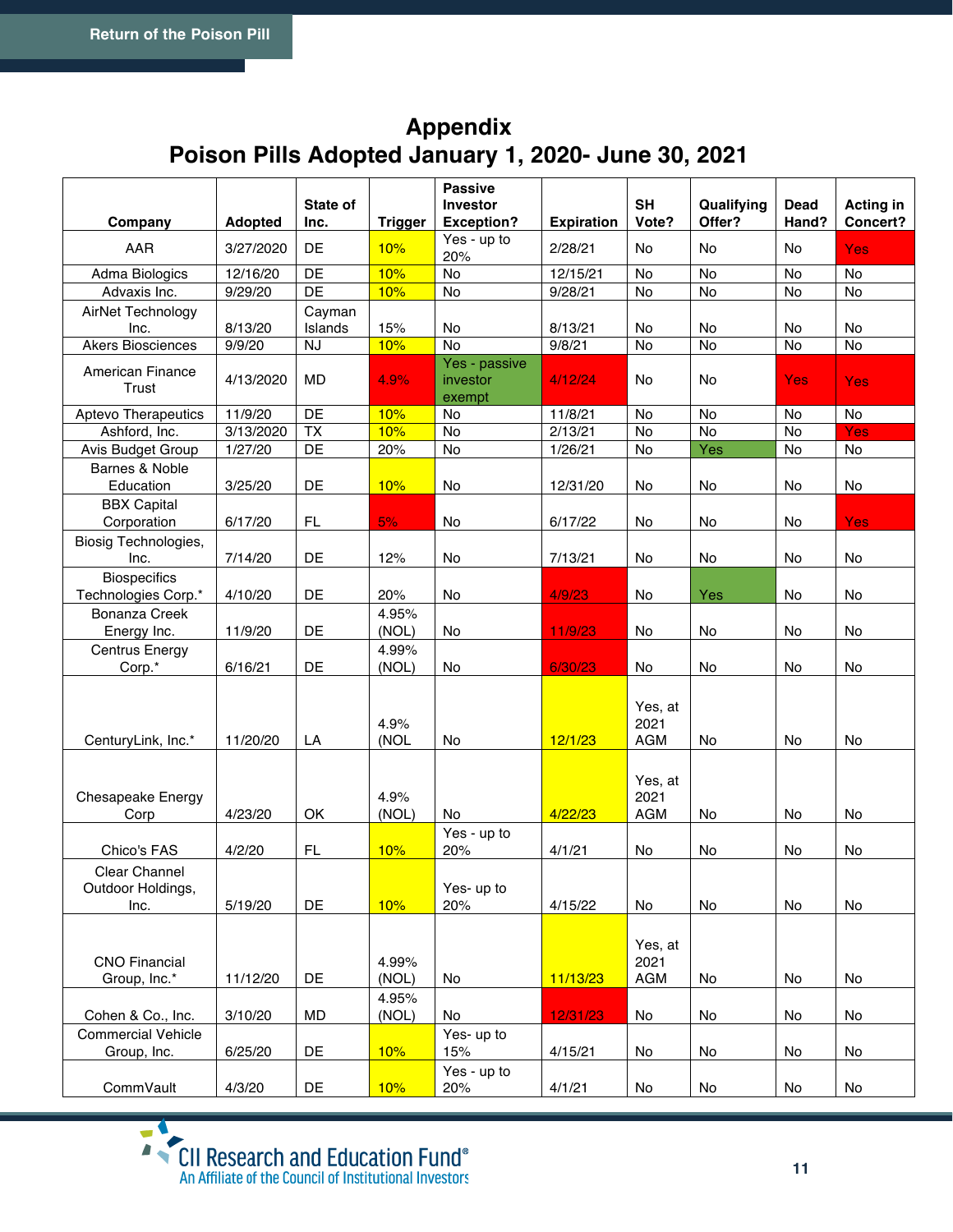|                            |                | State of       |                | <b>Passive</b><br>Investor |                    | <b>SH</b>  | Qualifying | <b>Dead</b> | <b>Acting in</b> |
|----------------------------|----------------|----------------|----------------|----------------------------|--------------------|------------|------------|-------------|------------------|
| Company                    | <b>Adopted</b> | Inc.           | <b>Trigger</b> | <b>Exception?</b>          | <b>Expiration</b>  | Vote?      | Offer?     | Hand?       | Concert?         |
| Core Molding               |                |                |                |                            |                    |            |            |             |                  |
| Technologies, Inc.         | 4/21/20        | DE             | 15%            | No                         | 3/30/21            | <b>No</b>  | No         | No          | <b>Yes</b>       |
|                            |                |                |                | Yes- up to                 |                    |            |            |             |                  |
| CoreLogic, Inc.            | 7/6/20         | DE             | 10%            | 20%                        | 7/6/21             | <b>No</b>  | <b>No</b>  | No          | No.              |
| Cracker Barrel Old         |                |                |                |                            |                    |            |            |             |                  |
| <b>Country Store</b>       | 4/9/21         | <b>TN</b>      | 20%            | No                         | 4/9/24             | No         | Yes        | No          | No               |
|                            |                |                |                | Yes- up to                 |                    |            |            |             |                  |
| <b>Cubic Corporation</b>   | 9/20/20        | DE             | 15%            | 20%                        | 9/19/21            | No         | Yes        | No          | No               |
|                            |                |                |                | Yes- up to                 |                    |            |            |             |                  |
| Cumulus Media Inc.         | 5/21/20        | DE             | 10%            | 20%                        | 4/30/21            | No         | No         | No          | No               |
| Dave & Buster's            |                |                |                | Yes - up to                |                    |            |            |             |                  |
| Entertainment              | 3/18/20        | DE             | 15%            | 20%                        | 3/17/21            | No         | No         | No          | No               |
| Dawson Geophysical         |                |                |                | Yes- up to                 |                    |            |            |             |                  |
| Company                    | 4/8/21         | TX             | 10%            | 20%                        | 4/7/22             | No         | No         | No          | No               |
| Delek U.S. Holdings        | 3/20/20        | DE<br>DE       | 15%<br>32%     | No<br>No                   | 3/19/21<br>3/24/21 | No<br>No   | Yes<br>No  | No<br>No    | No<br>No         |
| Evofem Biosciences         | 3/24/20        |                |                |                            |                    |            |            |             |                  |
|                            |                | DE             |                | Yes- up to                 |                    |            |            |             |                  |
| Express Inc.               | 4/20/20        |                | 10%            | 20%                        | 4/19/21            | No         | No         | No          | No               |
|                            |                |                |                |                            |                    |            |            |             |                  |
|                            |                |                |                |                            |                    | Yes, at    |            |             |                  |
| Extreme Networks,          |                |                | 4.95%          |                            |                    | 2022       |            |             |                  |
| Inc.*                      | 5/17/21        | DE             | (NOL)          | No                         | 5/17/24            | <b>AGM</b> | No         | <b>No</b>   | No               |
| Fluor                      | 3/24/20        | DE             | 10%            | No                         | 3/24/21            | No         | No         | No          | No               |
| Foot Locker                | 12/7/20        | <b>NY</b>      | 20%            | No                         | 12/7/21            | No         | No         | No          | No               |
| Forum Energy               |                |                |                | Yes- up to                 |                    |            |            |             |                  |
| Technologies               | 4/29/20        | DE             | 10%            | 20%                        | 4/28/21            | No         | No         | No          | No               |
| FTS International,<br>Inc. | 11/19/20       | DE             | 20%            | No                         | 11/18/21           | No         | <b>Yes</b> | No          | No               |
|                            |                |                | 4.99%          |                            |                    |            |            |             |                  |
| Gannett                    | 4/6/20         | DE             | (NOL)          | No                         | 4/5/23             | No         | No         | No          | No               |
| Global Eagle               |                |                |                |                            |                    |            |            |             |                  |
| Entertainment              | 3/19/20        | DE             | 20%            | No                         | 12/31/20           | No         | No         | No          | No               |
|                            |                |                |                |                            |                    |            |            |             |                  |
| Global Net Lease Inc.      | 4/9/20         | MD             | 4.9%           | No                         | 4/8/24             | No         | No         | <b>Yes</b>  | <b>Yes</b>       |
|                            |                |                |                |                            |                    |            |            |             |                  |
|                            |                |                |                |                            |                    | Yes, at    |            |             |                  |
|                            |                |                | 4.9%           |                            |                    | 2021       |            |             |                  |
| Gogo Inc.                  | 9/23/20        | DE             | (NOL)          | No                         | 9/23/23            | <b>AGM</b> | No         | No          | No               |
|                            |                |                |                | Yes- up to                 |                    |            |            |             |                  |
| Groupon                    | 4/10/20        | DE             | 10%            | 20%                        | 3/10/21            | No         | No         | No          | No               |
| Heat Biologics Inc.*       | 3/8/21         | DE             | 20%            | No                         | 3/11/22            | No         | No         | No          | <b>Yes</b>       |
| Hexcel                     | 4/6/20         | DE             | 15%            | No                         | 4/6/21             | No         | No         | No          | No               |
| <b>Hilton Grand</b>        |                |                |                | Yes- up to                 |                    |            |            |             |                  |
| Vacations, Inc.            | 4/16/20        | DE             | 10%            | 20%                        | 4/15/21            | Yes        | Yes        | No          | No               |
|                            |                | <b>British</b> |                |                            |                    |            |            |             |                  |
| <b>Hollysys Automation</b> |                | Virgin         |                |                            |                    |            |            |             |                  |
| Technologies Ltd.*         | 9/24/20        | Islands        | 15%            | No                         | 9/27/30            | No         | No         | No          | No               |
| Hovnanian                  |                |                | 4.9%           |                            |                    |            |            |             |                  |
| Enterprises, Inc.*         | 1/18/21        | DE             | (NOL)          | No                         | 8/14/24            | No         | No         | No          | No               |
| HP Inc.                    | 2/20/20        | DE             | 20%            | No                         | 2/20/21            | No         | No         | No          | No               |
|                            |                |                |                | Yes- up to                 |                    |            |            |             |                  |
| iHeartMedia Inc.           | 5/6/20         | DE             | 10%            | 20%                        | 5/5/21             | No         | No         | No          | No               |

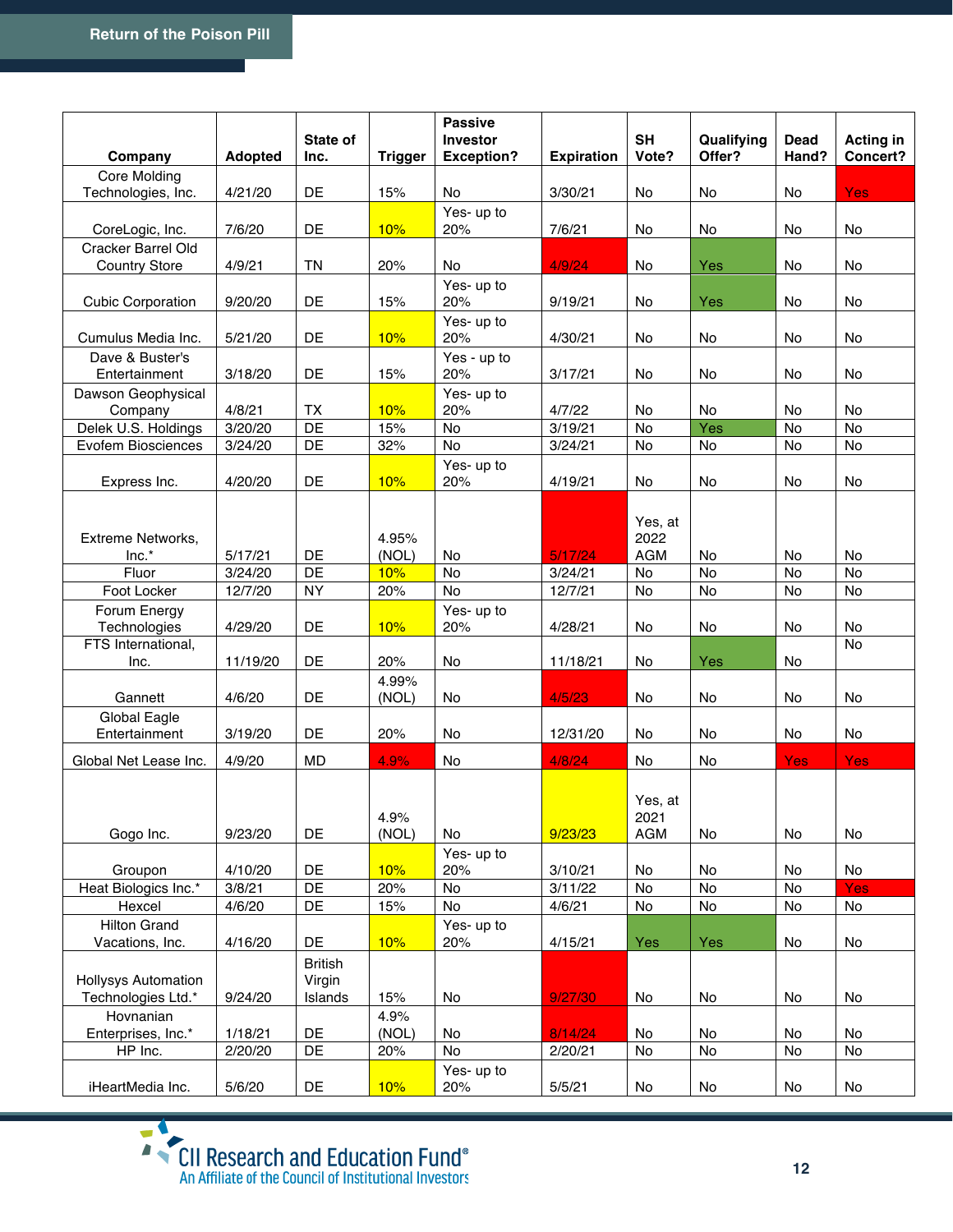|                                            |                |                     |                | <b>Passive</b>                     |                   |                               |                      |                      |                              |
|--------------------------------------------|----------------|---------------------|----------------|------------------------------------|-------------------|-------------------------------|----------------------|----------------------|------------------------------|
| Company                                    | <b>Adopted</b> | State of<br>Inc.    | <b>Trigger</b> | Investor<br><b>Exception?</b>      | <b>Expiration</b> | <b>SH</b><br>Vote?            | Qualifying<br>Offer? | <b>Dead</b><br>Hand? | <b>Acting in</b><br>Concert? |
| INmune Bio, Inc.                           | 12/30/20       | <b>NV</b>           | 20%            | No                                 | 12/30/21          | No                            | <b>No</b>            | <b>No</b>            | No                           |
|                                            |                |                     |                | Yes- up to                         |                   |                               |                      |                      |                              |
| Insperity Inc.                             | 5/21/20        | DE                  | 10%            | 20%                                | 5/20/21           | No                            | No                   | No                   | No                           |
| KB Home*                                   | 4/8/21         | DE                  | 4.9%<br>(NOL)  | No                                 | 4/30/24           | Yes                           | No                   | No                   | No                           |
| L.S. Starrett<br>Company*                  | 10/30/20       | МA                  | 15%            | No                                 | 10/30/30          | No                            | No                   | No                   | Yes                          |
| Loral Space &<br>Communications            | 11/23/20       | DE                  | 15%            | No                                 | 11/22/21          | No                            | No                   | No                   | No                           |
| LSB Industries Inc.                        | 7/6/20         | DE                  | 4.9%<br>(NOL)  | No                                 | 7/6/23            | Yes, at<br>2021<br><b>AGM</b> | No                   | No                   | No                           |
| Manning & Napier<br>Inc.                   | 4/14/20        | DE                  | 15%            | No                                 | 4/14/23           | Yes                           | No                   | No                   | <b>Yes</b>                   |
| Moneygram<br>International Inc.            | 7/28/20        | DE                  | 4.95%<br>(NOL) | No                                 | 6/3/21            | No                            | No                   | No                   | No                           |
| Nabors Industries<br>Ltd.                  | 5/5/20         | Bermuda             | 4.9%           | No                                 | 4/30/21           | No                            | No                   | No                   | No                           |
| Neuronetics, Inc.                          | 4/8/20         | DE                  | 10%            | Yes- up to<br>15%                  | 4/8/21            | No                            | No                   | No                   | No                           |
| New York City Reit,<br>Inc.                | 5/18/20        | <b>MD</b>           | 4.9%           | Yes- passive<br>investor<br>exempt | 8/16/21           | No                            | No                   | Yes                  | <b>Yes</b>                   |
| <b>Newpark Resources</b><br>Inc.           | 5/27/20        | DE                  | 10%            | Yes- up to<br>20%                  | 5/1/21            | No                            | No                   | No                   | No                           |
| News Corporation*                          | 6/18/21        | DE                  | 15%            | No                                 | 6/18/22           | No                            | No                   | No                   | No                           |
| NN Inc.                                    | 4/15/20        | DE                  | 15%            | No                                 | 3/31/21           | No                            | No                   | No                   | No                           |
| Nuverra<br>Environmental<br>Solutions Inc. | 12/21/20       | DE                  | 45%            | No                                 | 12/21/21          | No                            | <b>Yes</b>           | No                   | No                           |
| Occidental Petroleum                       | 3/12/20        | DE                  | 15%            | Yes - up to<br>20%                 | 3/11/21           | Yes                           | No                   | No                   | No                           |
| Office Depot Inc.                          | 5/5/20         | DE                  | 10%            | Yes- up to<br>20%                  | 5/4/21            | No                            | No                   | No                   | No                           |
| On Semiconductor<br>Corporation            | 6/8/20         | DE                  | 15%            | No                                 | 6/7/21            | No                            | Yes                  | No                   | No                           |
| Patterson-UTI<br>Energy, Inc.              | 4/22/20        | DE                  | 10%            | Yes- up to<br>12%                  | 4/21/21           | No                            | No                   | No                   | <b>Yes</b>                   |
| Perma-Fix<br>Environmental<br>Services*    | 3/20/20        | DE                  | 15%            | No                                 | 5/2/21            | No                            | Yes                  | No                   | <b>Yes</b>                   |
| ProPetro Holding<br>Corp.                  | 4/14/20        | DE                  | 10%            | No                                 | 3/31/21           | No                            | Yes                  | No                   | <b>Yes</b>                   |
| <b>RCM Technologies</b><br>Inc.            | 5/22/20        | <b>NV</b>           | 10%            | No                                 | 5/22/21           | No                            | No                   | No                   | No                           |
| Rubicon Technology<br>$Inc.*$              | 12/18/20       | DE                  | 4.9%<br>(NOL)  | No                                 | 12/18/23          | No                            | No                   | No                   | No                           |
| Safe Bulkers Inc.                          | 8/5/20         | Marshall<br>Islands | 10%            | No                                 | 8/5/30            | No                            | No                   | No                   | No                           |

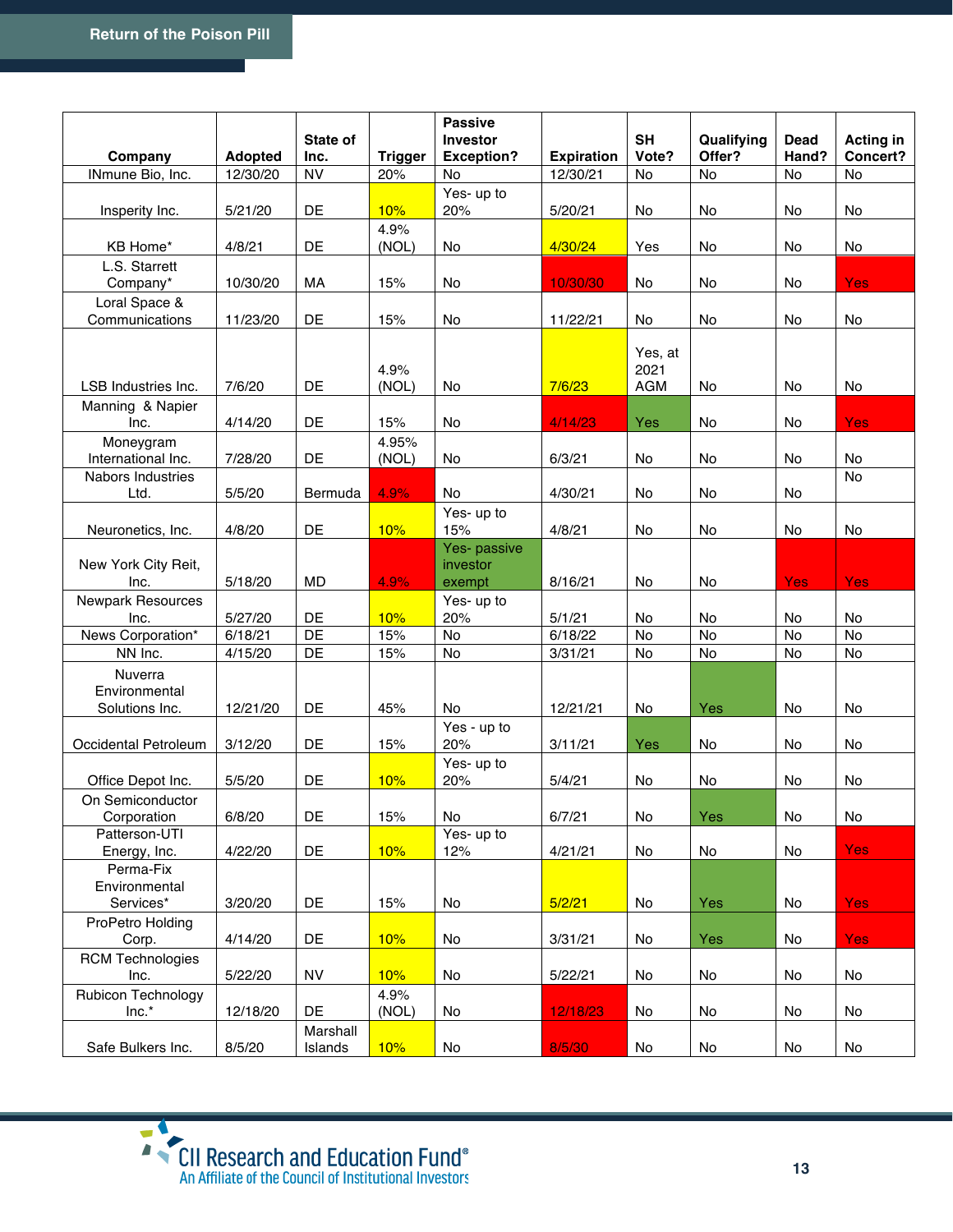|                                      |                | State of              |                | <b>Passive</b><br>Investor         |                   | <b>SH</b>                     | Qualifying | Dead           | <b>Acting in</b> |
|--------------------------------------|----------------|-----------------------|----------------|------------------------------------|-------------------|-------------------------------|------------|----------------|------------------|
| Company                              | <b>Adopted</b> | Inc.                  | <b>Trigger</b> | <b>Exception?</b>                  | <b>Expiration</b> | Vote?                         | Offer?     | Hand?          | Concert?         |
|                                      |                | Antigua               |                |                                    |                   |                               |            |                |                  |
| Sinovac Biotech, Inc.*               | 2/21/21        | and<br><b>Barbuda</b> | 15%            | No                                 | 2/22/22           | No                            | No         | No             | No               |
| Six Flags                            |                |                       |                | Yes - up to                        |                   |                               |            |                |                  |
| Entertainment                        | 3/31/20        | DE                    | 10%            | 20%                                | 3/30/21           | No                            | No         | No             | No               |
| Spirit Aerosystems<br>Holdings       | 4/22/20        | DE                    | 10%            | Yes- up to<br>20%                  | 4/22/21           | No                            | No         | No             | No               |
|                                      |                |                       |                | Yes- passive                       |                   |                               |            |                |                  |
|                                      |                |                       |                | investor                           |                   |                               |            |                |                  |
| <b>Spirit Airlines</b>               | 3/29/20        | DE                    | 10%            | exempt                             | 3/29/21           | No                            | No         | No             | No               |
|                                      |                |                       | 4.99%          |                                    |                   |                               |            |                |                  |
| <b>Star Equity Holdings</b>          | 6/2/21         | DE                    | (NOL)          | No                                 | 6/2/24            | No                            | No         | No             | No               |
|                                      |                |                       |                |                                    |                   |                               |            |                |                  |
|                                      |                |                       |                |                                    |                   | Yes, at                       |            |                |                  |
|                                      |                |                       | 4.99%          |                                    |                   | 2021                          |            |                |                  |
| Steel Connect, Inc.*                 | 1/8/21         | DE                    | (NOL)          | No                                 | 1/8/24            | <b>AGM</b>                    | No         | No             | No               |
|                                      |                |                       |                |                                    |                   |                               |            |                |                  |
|                                      |                |                       |                |                                    |                   | Yes, at                       |            |                |                  |
| <b>Stratus Properties</b>            |                |                       |                |                                    |                   | 2021                          |            |                |                  |
| Inc.                                 | 9/22/20        | DE                    | 9.8%           | No                                 | 9/22/23           | <b>AGM</b>                    | No         | No             | No               |
| Synalloy                             | 3/31/20        | DE                    | 15%            | $\overline{N}$                     | 3/31/21           | No                            | Yes        | N <sub>o</sub> | No               |
| <b>Tailored Brands</b>               | 3/30/20        | TX                    | 10%            | No                                 | 3/29/21           | No                            | No         | No             | No               |
| <b>Tempur Sealy</b>                  |                |                       |                | Yes - up to                        |                   |                               |            |                |                  |
| International                        | 3/27/20        | KY.                   | 10%            | 20%                                | 3/26/21           | No                            | No         | No             | No               |
| Tenneco Inc.                         | 4/15/20        | DE                    | 4.9%<br>(NOL)  | No                                 | 10/2/21           | Yes, at<br>2021<br><b>AGM</b> | No         | No             | No               |
| The Chef's                           |                |                       |                | Yes - up to                        |                   |                               |            |                |                  |
| Warehouse                            | 3/22/20        | DE                    | 10%            | 20%                                | 3/21/21           | No                            | No         | No             | <b>Yes</b>       |
| <b>Tribune Publishing</b><br>Company | 7/28/20        | DE                    | 10%            | Yes- passive<br>investor<br>exempt | 7/27/21           | No                            | No         | No             | <b>Yes</b>       |
| <b>Universal Stainless &amp;</b>     |                |                       | 4.95%          |                                    |                   |                               |            |                |                  |
| Alloy Products, Inc.                 | 8/24/20        | DE                    | (NOL)          | No                                 | 8/24/23           | No                            | No         | No             | No               |
|                                      |                |                       |                | Yes - up to                        |                   |                               |            |                |                  |
| Viad                                 | 3/30/20        | DE                    | 10%            | 20%                                | 2/28/21           | No                            | No         | No             | No               |
| Vidler Water                         |                |                       |                |                                    |                   | Yes, at                       |            |                |                  |
| Resources (formerly                  |                |                       | 4.99%          |                                    |                   | 2021                          |            |                | No               |
| Pico Holdings, Inc.)                 | 7/24/20        | DE                    | (NOL)          | No                                 | 7/24/23           | <b>AGM</b>                    | No         | No             |                  |
| <b>Warrior Met Coal</b>              | 2/14/20        | DE                    | 4.99%<br>(NOL) | No                                 | 2/14/23           | Yes                           | No         | No             | No               |
| Wesco International                  |                |                       |                | Yes- up to                         |                   |                               |            |                |                  |
| Inc.                                 | 7/17/20        | DE                    | 10%            | 15%                                | 7/16/21           | No                            | No         | No             | No               |
| Westwood Holdings                    |                |                       |                | Yes- up to                         |                   |                               |            |                |                  |
| Group, Inc.                          | 5/2/21         | DE                    | 10%            | 20%                                | 5/1/22            | No                            | No         | No             | No               |
|                                      |                |                       |                | Yes- up to                         |                   |                               |            |                |                  |
| Whitestone REIT                      | 5/14/20        | MD                    | 5%             | 20%                                | 5/13/22           | No                            | No         | <b>Yes</b>     | No               |
|                                      |                |                       | 4.99%          |                                    |                   | Yes, at<br>2021               |            |                |                  |
| <b>Whiting Petroleum</b>             | 3/26/20        | DE                    | (NOL)          | No                                 | 3/26/23           | AGM                           | No         | No             | No               |